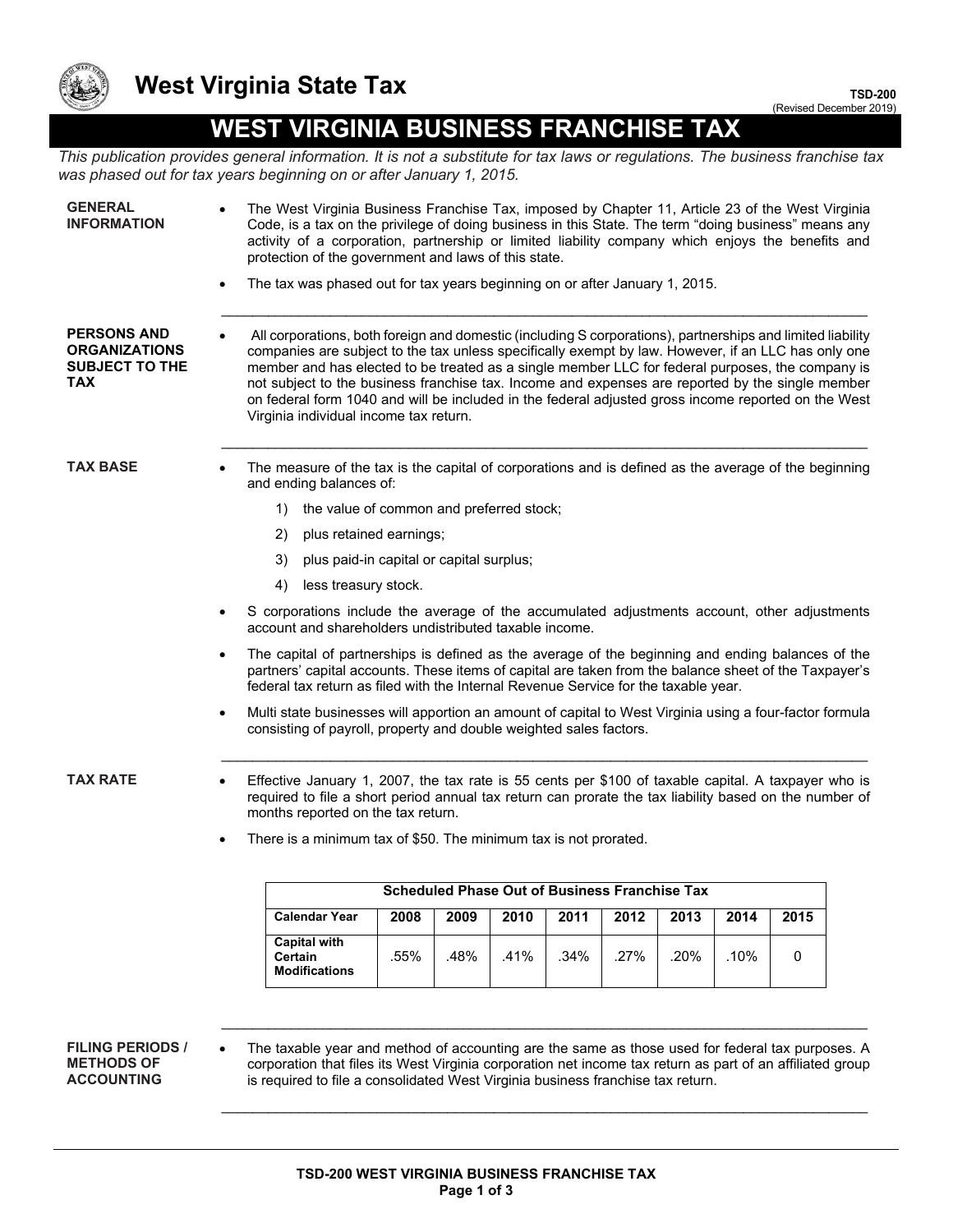| <b>FEDERAL TAX</b><br><b>RETURN</b><br><b>INFORMATION</b>        | As part of a full and complete tax return, W. Va. Code § 11-23-14(b) requires the taxpayer to provide<br>a copy of pages one through four of its signed federal corporation income tax return, or its signed<br>federal partnership return as filed with the Internal Revenue Service (Form 1120, 1120A, 1120S, 990T,<br>or 1065).                                                                                                                                                                                                                                                                                                                                |
|------------------------------------------------------------------|-------------------------------------------------------------------------------------------------------------------------------------------------------------------------------------------------------------------------------------------------------------------------------------------------------------------------------------------------------------------------------------------------------------------------------------------------------------------------------------------------------------------------------------------------------------------------------------------------------------------------------------------------------------------|
|                                                                  | If filing as a member of an affiliated group for federal income tax purposes, but separately for West<br>Virginia, the federal return requirement is satisfied with the attachment of a pro-forma federal<br>document.                                                                                                                                                                                                                                                                                                                                                                                                                                            |
|                                                                  | Corporations included in a consolidated federal return must provide a copy of pages 1 through 4 of<br>the consolidated federal return; supporting schedules showing the consolidation of its income<br>statement and balance sheets, including schedules supporting eliminations and adjustments; a copy<br>of federal form 851, as filed with the Internal Revenue Service and supporting schedules showing all<br>subsidiary corporations; and a signed statement explaining the differences, if any, between the income<br>statement and balance sheet reported for federal consolidated filing and that reported for West Virginia<br>business franchise tax. |
| <b>DUE DATE</b>                                                  | A corporation's annual return is due on or before the fifteenth day of the third month after close of<br>taxable year. For partnerships, the return is due on or before the fifteenth day of the fourth month after<br>the close of the taxable year. The filing of the return is required whether or not any tax is due.                                                                                                                                                                                                                                                                                                                                         |
| <b>EXTENSION OF</b><br><b>TIME FOR FILING</b>                    | An extension of time for filing Federal Form 1120, 1120S, 990T, or Form 1065, will automatically<br>extend the time for filing the West Virginia return for the same period as the extension for filing the<br>federal form. An extension of time for filing does not extend the time for payment of tax. Payment of<br>any tax balance due may be made by attaching your remittance to a copy of your federal extension<br>request. To avoid interest and late payment penalties, payment must be received on or before the due<br>date of the return.                                                                                                           |
| <b>PERSONS AND</b><br><b>ORGANIZATIONS</b><br><b>EXEMPT FROM</b> | For purposes of the business franchise tax, the term "doing business" does not include the activity of<br>agricultural and farming. Therefore, persons or organizations engaged in these types of activities are<br>exempt from the tax.                                                                                                                                                                                                                                                                                                                                                                                                                          |
| <b>TAX</b>                                                       | Natural persons doing business in this State that are not doing business in the form of a partnership<br>$\bullet$<br>or in the form of a corporation. Such persons include persons doing business as sole proprietors, sole<br>practitioners and other self-employed persons.                                                                                                                                                                                                                                                                                                                                                                                    |
|                                                                  | Corporations and organizations which by reason of their purposes or activities are exempt from federal<br>income tax: Provided, that this exemption shall not apply to that portion of their capital which is used,<br>directly or indirectly in the generation of unrelated business income (as defined in the Internal Revenue<br>Code) of any such corporation or organization, if the unrelated business income is subject to federal<br>income tax.                                                                                                                                                                                                          |
|                                                                  | Insurance companies which pay this State a tax upon premiums.<br>$\bullet$                                                                                                                                                                                                                                                                                                                                                                                                                                                                                                                                                                                        |
|                                                                  | Production credit associations organized under the provisions of the federal "Farm Credit Act of 1933".<br>$\bullet$                                                                                                                                                                                                                                                                                                                                                                                                                                                                                                                                              |
|                                                                  | Any trust established pursuant to section one hundred eighty-six (29 U.S.C. §186), chapter seven,<br>$\bullet$<br>title twenty-nine of the code of the laws of the United States (enacted section three hundred two (c) of<br>the Labor Management Relations Act, one thousand nine hundred forty-seven), as amended prior to<br>the first day of January one thousand nine hundred eighty-five.                                                                                                                                                                                                                                                                  |
|                                                                  | Any credit union organized under the provisions of chapter thirty-one, or any other chapter of the West<br>$\bullet$<br>Virginia Code: Provided, that this exemption shall not apply to corporations or cooperative<br>associations organized under the provisions of article four ( $\S$ 19-4-1 et seq.), chapter nineteen of the<br>West Virginia Code.                                                                                                                                                                                                                                                                                                         |
|                                                                  | Any corporation organized under this code which is a political subdivision of the state of West Virginia<br>or is an instrumentality of a political subdivision of this State and was created pursuant to the West<br>Virginia Code.                                                                                                                                                                                                                                                                                                                                                                                                                              |
|                                                                  | Any corporation or partnership licensed under article twenty-three [§§ 19-23-1 et seq.], chapter<br>nineteen of the West Virginia Code, to conduct horse or dog racing meetings or a pari-mutuel system<br>of wagering: Provided, that if the corporation or partnership is not exclusively engaged in this activity,<br>only that portion attributable to the activity of conducting a horse or dog racing meeting or a pari-<br>mutuel system of wagering is exempt from the tax.                                                                                                                                                                               |